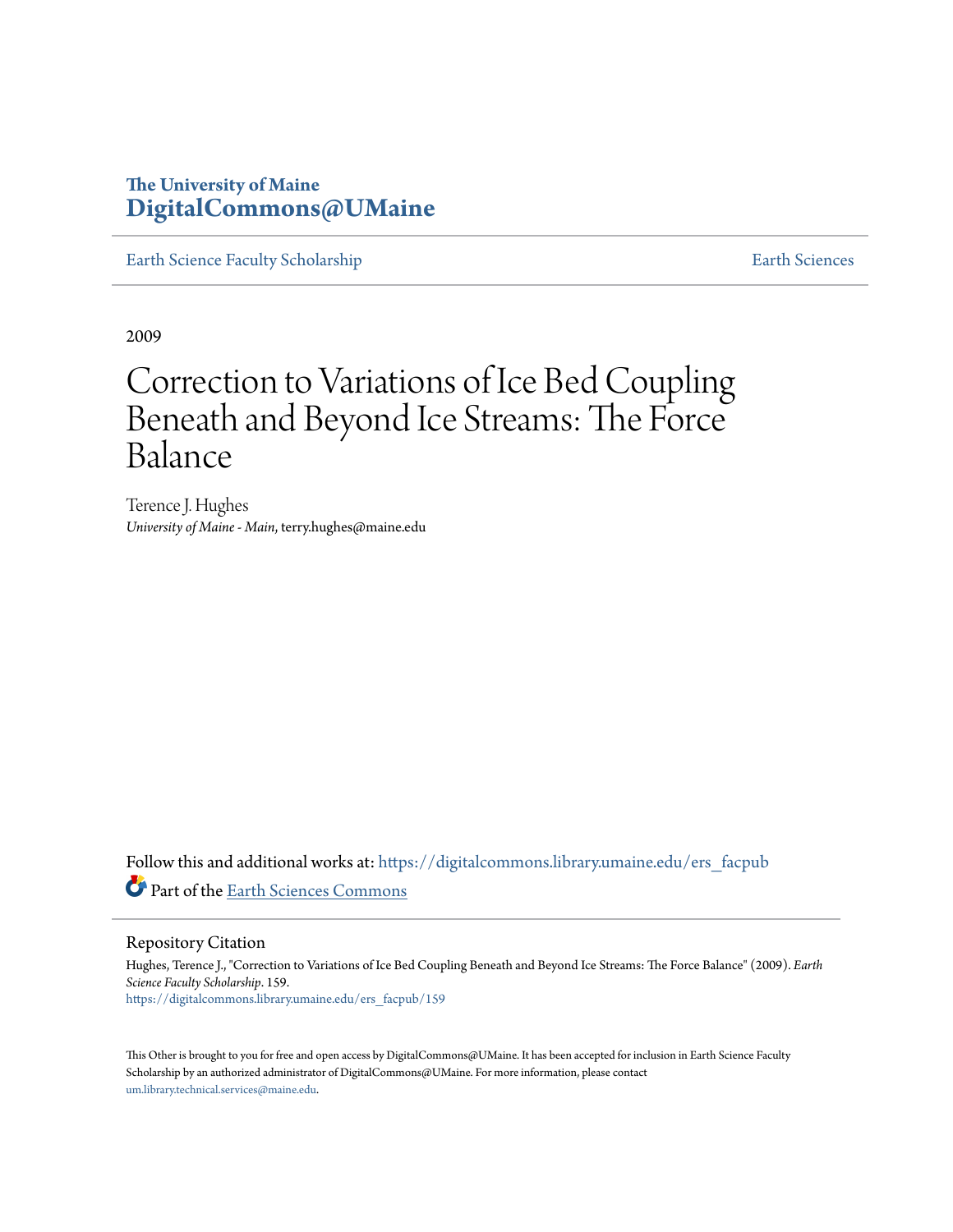## Correction to ''Variations of ice bed coupling beneath and beyond ice streams: The force balance''

T. Hughes

Received 4 March 2009; published 21 April 2009.

Citation: Hughes, T. (2009), Correction to ''Variations of ice bed coupling beneath and beyond ice streams: The force balance,'' J. Geophys. Res., 114, B04499, doi:10.1029/2009JB006426.

[1] In the paper "Variations of ice bed coupling beneath and beyond ice streams: The force balance'' by T. Hughes (Journal of Geophysical Research, 114, B01410, doi:10.1029/2008JB005714, 2009), Table 1 and Figure A1 are corrected and the following text corrections.

[2] In Figure 3 caption, change  $1 < \varphi < 0$  to  $1 > \varphi > 0$ . [3] At the end of paragraph 27, change  $\phi_I = w_F/w_I = P^*w$  $P_I$  to  $\phi = w_F/w_I = P^*_{W}P_I$ .

[4] Rebreak first two rows of equations in paragraph 66 as follows:

$$
F_R = 2\tau_S h_I \Delta x = F_G = (B'E'F'G' - BEFG)w_I
$$

$$
2\tau_S(h_I/w_I)\Delta x = B'E'F'G' - BEFG = \Delta(BEFG)
$$
  
=  $\rho_I g \Delta[h_I^2 \phi(1 - \phi)]$ 

 T. Hughes, Department of Earth Sciences, Climate Change Institute, University of Maine, 5790 Edward T. Bryand Global Science Center, Room 223, Orono, ME 04469-5790, USA. (terry.hughes@maine.edu)



Figure A1. Gravitational forces along x represented geometrically.

Copyright 2009 by the American Geophysical Union. 0148-0227/09/2009JB006426\$09.00